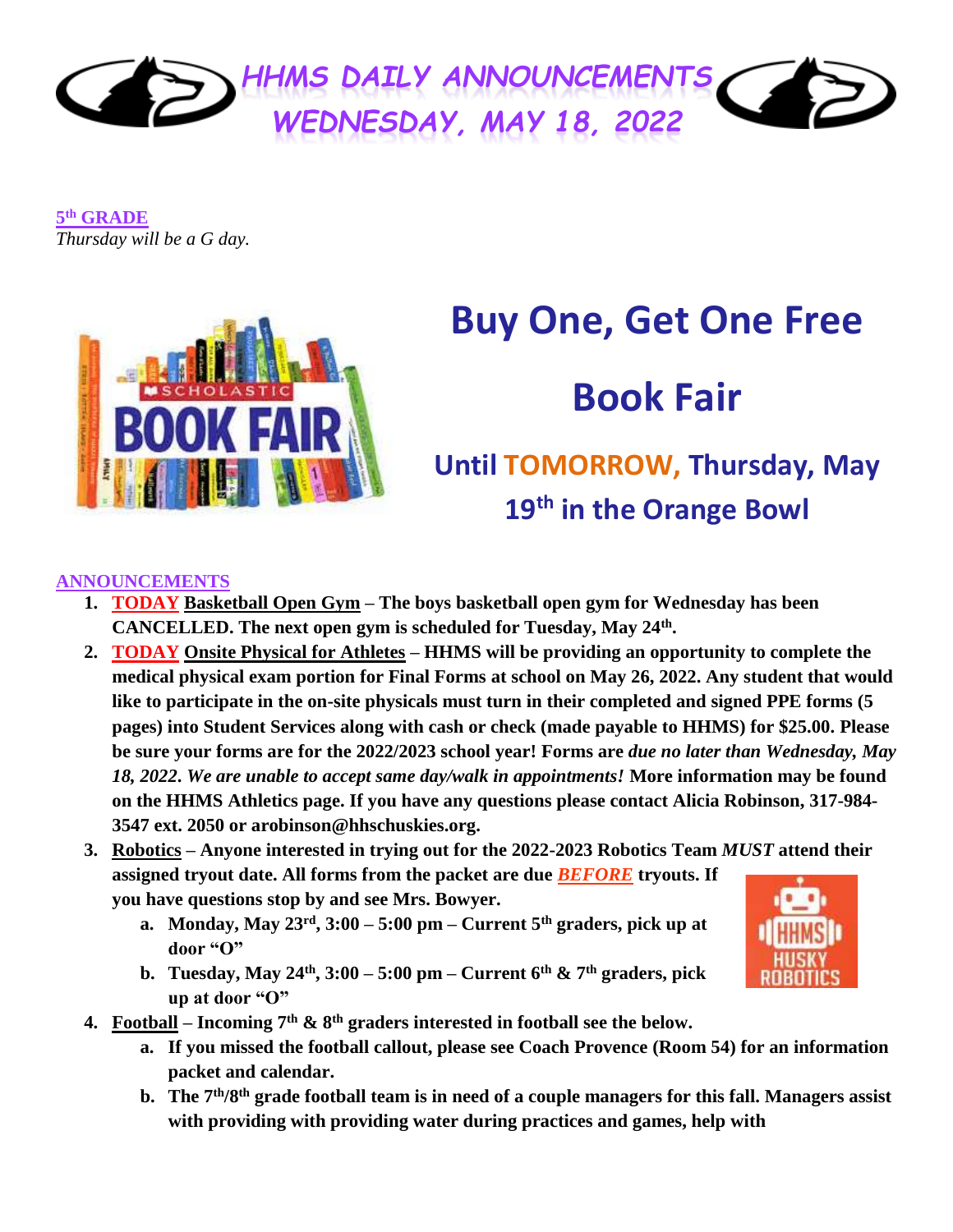**equipment/uniforms, and also assist our athletic trainer. If you are interested, please see Coach Provence for more information.**

- **5. Attention All Athletes (Grades 6-8) – The HHMS weight and agility training will be held every Tuesday and Thursday at the high school, 3:20-4:35 pm. For those attending, you must have a physical on file. You will ride your afternoon bus and get off at the High School, go to the Weight Room. Your parents need to pick you up at 4:35 at the doors in back of the High School, door L. The cost is free and you are welcome to attend as many of the sessions as you wish. We hope to see you there.** *May 26th is the last day of the program!*
- **6. Music at Lunch – Please use the link below or one of the QR codes posted throughout the building to hear the music that you choose during lunch! Requests must be school appropriate. <https://forms.gle/EpkAsqwcq1YTYcmZ9>**
- **7. Study Tables – Our study tables program is available every Tuesday and Thursday from 3:25 – 5:00 pm. If you are participating please go to the gym immediately after school and wait for the study table supervisor. Students will be at door "O" at 5:00 pm for pick up.**

#### **DAWG-A-THON**

**TOMORROW** Students don't forget your Dawg-a-Thon donation money is due on Thursday, May 19th! If you have collected donations, then please bring those in your manila envelope to be turned in.

If you would like to request a song for the Dawg-A-Thon, you can do so through this link until Friday, May 20<sup>th</sup>. <u>https://forms.gle/afMxYWKjVacZzquw6</u>

Question: What songs can I request? Answer: Any school appropriate song.

Question: What if I don't know who sings the song? Answer: Look it up so you can include both the song title and the artist.

Question: Can I request a song the day of the Dawg-a-thon? Answer: No.

#### **CALL OUTS**

- *1. Cross Country – Students interested in HHMS cross country next year will meet with Coach Hite in the Main Gym on Tuesday, May 24th .*
- *2. Tennis at HHHS – Current 8th grade boys interested in tennis at HHHS will meet with Coach Ozolins in the Orange Bowl on Tuesday, May 24th .*
- *3. Robotics at HHHS – Current 8th grade students interested in Robotics at the high school will meet on Friday, May 27th in the Orange Bowl with Coach Ozolins.*

#### **HHMS ATHLETICS**

- *Golf – Wednesday, May 18 at Westfield, 4:00 pm*
- *Golf – Friday, May 20 at Western Invite, 5:00 pm*
- *Track – Friday, May 20 at HSE, County Meet, 5:30 pm*
- *Golf – Saturday, May 21 at Eastern Invitational, 1:00 pm*